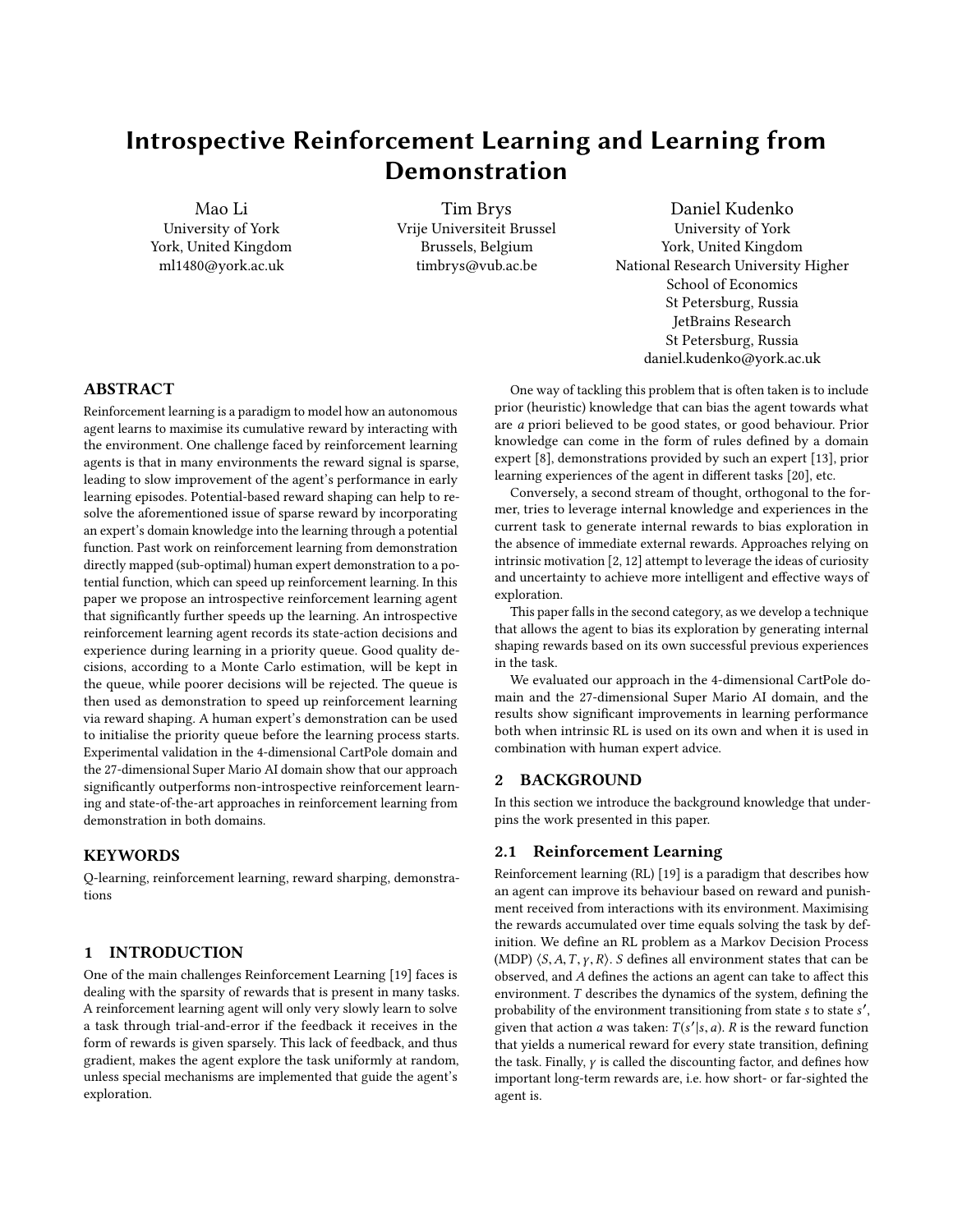The goal of an RL agent is to find behaviour, i.e. a policy  $\pi$ :  $S \rightarrow A$  that maximise the expected accumulation of rewards. Many approaches do not directly search the policy space, but instead estimate the quality of actions in each state, and derive a policy from these estimates. The quality of states and actions is defined by the  $Q$ -function:  $Q : S \times A \rightarrow \mathbb{R}$ . Temporal difference algorithms, such as Q-learning [\[23\]](#page-6-5), approximate the true Q-function by incrementally updating their estimates:

$$
Q(s, a) \leftarrow Q(s, a) + \alpha \delta
$$

 $\alpha$  is the learning rate, and  $\delta$  is the temporal-difference error, the difference between the previous estimate and the target being tracked:

$$
\delta = R(s, a, s') + \gamma \max_{a'} Q(s', a') - Q(s, a)
$$

Q-learning is guaranteed to converge to the true Q-values, and thus an optimal policy, given certain assumptions such as a decreasing learning rate [\[22\]](#page-6-6).

# 2.2 Reward Shaping

Vanilla versions of model-free RL algorithms typically require excessive amounts of interactions with the environment to learn high quality policies, because they do not incorporate prior knowledge to guide exploration. They must therefore rely on uniformly random exploration of the state-action space in order to stumble on the typically sparse rewards. Only after enough state transitions and their associated rewards have been observed can the agent start to exploit this knowledge by biasing its action selection towards what its estimates indicate are good actions. Incorporating prior knowledge to bias initial exploration is a successful way of reducing learning time in reinforcement learning, the most notable recent example being AlphaGO using expert demonstration data [\[15\]](#page-6-7).

Reward shaping, derived from behavioural psychology, is a popular way of including prior knowledge in the learning process in order to alleviate the random exploration problem. It provides a learning agent with extra intermediate rewards, like a dog trainer would reward a dog for completing part of a task. This extra reward can enrich a sparse base reward signal (for example a signal that only gives non-zero feedback when the agent reaches the goal), providing the agent with useful gradient information. This shaping reward  $F$  is added to the environment's reward  $R$  to create a new composite reward signal that the agent uses for learning:

$$
R_F(s, a, s') = R(s, a, s') + F(s, a, s')
$$

Of course, since the reward function defines the task, modifying the reward function may modify the total order over policies, and make the agent converge to suboptimal policies (with respect to the environment's reward alone).

Following Ng et al. [\[10\]](#page-6-8), we define a potential function  $: S \to \mathbb{R}$ over the state space, and take the reward shaping function  $F$  as the difference between the new and old states' potential. Doing that provably maintains the total order over policies, and preserves any convergence guarantees [\[10\]](#page-6-8):

$$
F(s, a, s') = \gamma \quad (s') - \quad (s)
$$

Prior knowledge can be numerically encoded in the potential function . The effect of applying such reward shaping, which is typically denser than the sparse environment reward, is that the agent is more likely to encounter non-zero rewards, and thus its exploration will move away from uniform random much earlier in learning. Instead, it will be biased towards states with high potentials. For example, using height as a potential function in Mountain Car [\[16\]](#page-6-9) biases the agent to selecting actions that will increase height. Since the goal location in Mountain Car lies on top of a hill, shaping using this heuristic helps an agent solve that task faster.

The definition of  $F$  and was extended by others ([\[5,](#page-5-1) [6,](#page-5-2) [24\]](#page-6-10)) to include actions and time-steps, allowing for the incorporation of behavioural knowledge that reflects the quality of actions as well as states, and allowing the shaping to change over time:

$$
F(s, a, t, s', a', t') = \gamma \ (s', a', t') - (s, a, t)
$$

These extensions also preserve the total order over policies and therefore do not change the task, given Ng's original assumptions.

#### <span id="page-1-0"></span>2.3 RL from demonstration

Reinforcement learning from demonstration is a term coined by Schaal [\[13\]](#page-6-2) to denote the intersection between the fields of reinforcement learning and learning from demonstration. As in RL, an agent operating in a Learning from Demonstration (LfD) setting looks for a policy  $\pi$  that allows it to execute a task [\[1\]](#page-5-3). While in RL, the agent has a reward signal to evaluate behaviour, this objective evaluation metric is not present in the LfD setting (similarly for inverse reinforcement learning [\[11,](#page-6-11) [18\]](#page-6-12)), and the agent must refer to expert demonstrations (sequences of state-action pairs  $\{(s_0, a_0), \ldots, (s_n, a_n)\}\)$  of the task to derive a policy that mimicks and generalises these demonstrations. This constrains the LfD agent to the behaviour the expert demonstrator exhibits (however good or bad). On the other hand, LfD agents are typically much more sample efficient than RL agents, requiring orders of magnitude less demonstrator samples than an RL agent needs environment interactions to learn good behaviour.

A Reinforcement Learning from Demonstration agent, possessing both an objective reward signal and demonstrations, is able to combine the best from both fields, leveraging demonstrations to direct what would otherwise be uniform random exploration and thus speed up learning, while leaving the theoretical guarantees associated with reinforcement learning in place, as the objective reward signal allows such an agent to eventually outperform a potentially sub-optimal demonstrator.

Schaal [\[13\]](#page-6-2) proposed two basic approaches to using demonstrations in a reinforcement learning setting that were later developed by other researchers. One is the generation of an initial valuefunction for Q-learning by using the demonstrations as passive learning experiences for the RL agent. This was later built upon by Smart and Kaelbling [\[17\]](#page-6-13). The other approach derives an initial policy from the demonstrations and uses that to kickstart the RL agent. This approach was picked up and further developed in [\[4,](#page-5-4) [18,](#page-6-12) [21\]](#page-6-14). In this paper, we mainly build upon and compare with the demonstration reward shaping work from [\[4\]](#page-5-4).

In that work, demonstrations are encoded as a reward shaping function by defining a Gaussian similarity measure over the state space:

<span id="page-1-1"></span>
$$
g(s, s^d, ) = e^{\left(-\frac{1}{2}(s-s^d)^T - 1(s-s^d)\right)}
$$
(1)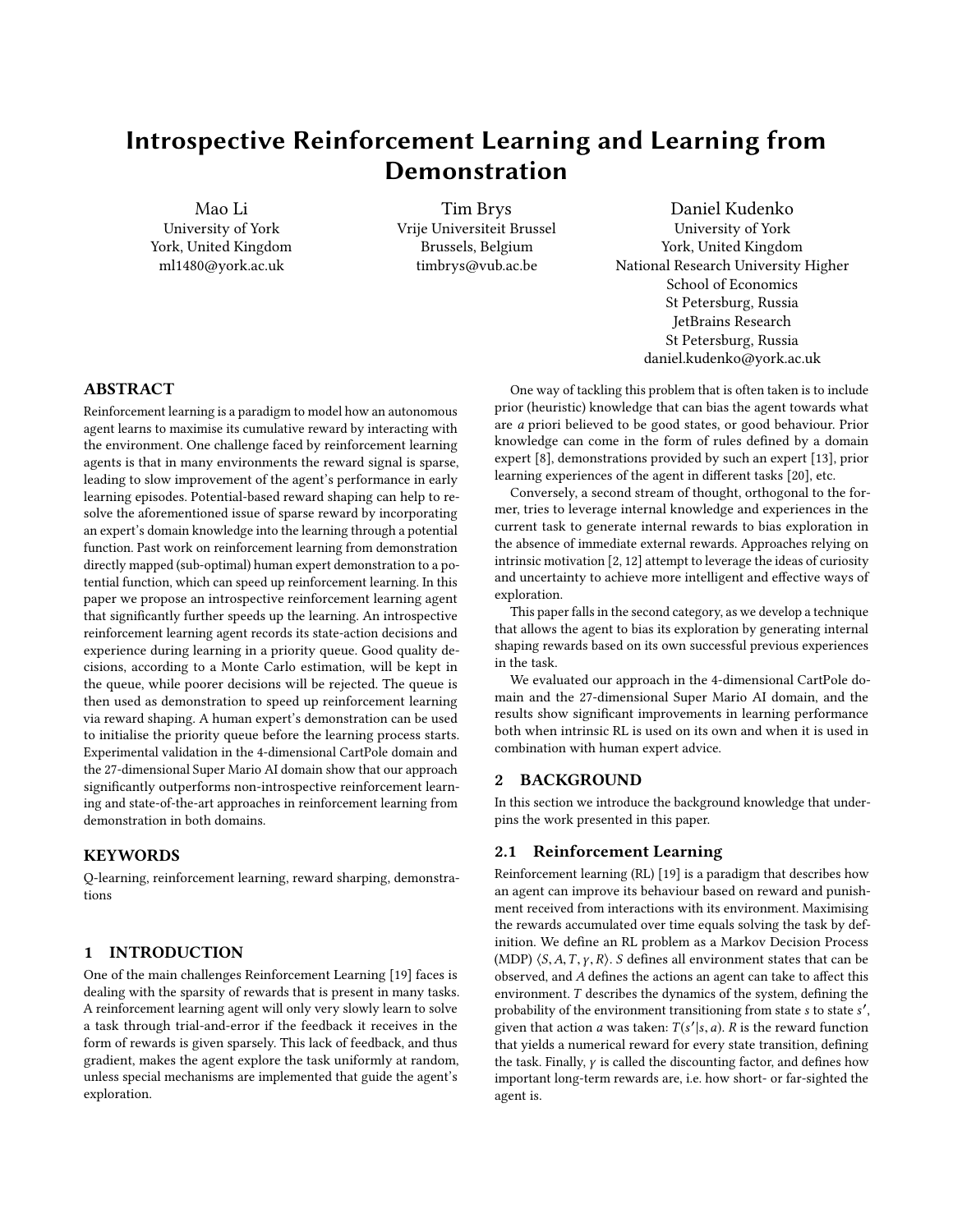and subsequently incorporating it in the potential function as follows:

<span id="page-2-1"></span>
$$
(s, a) = \max_{(s^d, a)} g(s, s^d, \quad)
$$
 (2)

 $(s^d, a)$ <br>thus creating a Gaussian landscape that rewards the agent for mimicking the demonstrator, but allows it to deviate from the demonstrator's example as well.

# 3 PRINCIPLES OF INTROSPECTIVE RL

This section will describe the methodology of using the agent's own experiences to shape the reward function in order to bias exploration and speed up reinforcement learning. Typically, in complex environments, rewards must be observed many times before the agent acquires a significant behavioural bias towards pursuing those rewards. In the Introspective Reinforcement Learning approach we propose, we leverage these experiences to include a more explicit bias, by shaping the reward function, rewarding current behaviour that is similar to past behaviour that led to rewards. A different perspective on this is to say that those previous experiences that led to rewards are task demonstrations (provided by the agent itself), which can be used to bias the agent's current exploration in the same fashion as external expert demonstrations would be used as described above in Section [2.3.](#page-1-0) If actual external expert demonstrations are available, these could even be used to initialised the introspective agent's bias.

#### 3.1 Collecting the experiences

Introspective Reinforcement Learning extends RL by adding an experience filter module, and addresses the reward sparsity problem using dynamic reward shaping based on the filtered experiences. The experience filter collects the agent's exploratory behaviour that led to positive outcomes into a priority queue. These experiences are then immediately used as an exploratory bias to speed up the learning process.

Specifically, during a learning episode, every state-action-next state-reward tuple  $((s_t, a_t, s_{t+1}, r_t))$  is stored in memory. At the end<br>of the enisode, the O-value  $\hat{a}(s_t, a_t)$  for each state-action in this state-reward tuple  $((s_t, a_t, s_{t+1}, r_t))$  is stored in memory. At the end<br>of the episode, the Q-value  $\hat{q}(s_t, a_t)$  for each state-action in this<br>episode is Monte Carlo estimated until the final time stap T. episode is Monte Carlo estimated until the final time step  $T$ :

$$
\widehat{q}(s_t, a_t) = \sum_{k=t}^{T} \gamma^{k-t} r_t
$$
\n(3)

The state-action pairs and their estimated Q-values are then stored in a priority queue with the estimated Q-values being the sort key of the queue. If the queue is full (defined by queue size parameter qs), only state-action pairs with a higher estimated Qvalue than the smallest in the queue are added (and the smallest are consequently removed). If the queue is not full, all state-action pairs and their estimated Q-value are added.

Progressively, poorer Q-value elements of the queue will be removed, and experiences with higher estimated performance levels will remain. Thus, the exploratory bias induced by these experiences will progressively increase in quality.

Introspective RL is using prior experience to compute a reward shaping function, rather than using it to replay past experience directly [\[14\]](#page-6-15). As such, our approach is closer to the automatic generation of a reward shaping function. Also, our approach does not depend on using poor performing actions in the priority queue, which is sorted by Q value (and not TD error as in prioritised experience replay). Furthermore, dynamic reward shaping [\[5\]](#page-5-1), as applied to experience reuse in our approach, has been proven to conserve the convergence guarantees of the RL algorithm used, in our case  $O(\lambda)$ .

### 3.2 Defining the Potential Function

In the manner of [\[4\]](#page-5-4), we encode state-action pairs as a potential function using a Gaussian similarity metric.<sup>[1](#page-2-0)</sup> The assumption is that, if in the agent's past experience, certain state-action pairs led to high rewards, taking the same action in a similar state might lead to similarly high rewards.

When the potential function  $(s, a)$  needs to be calculated in a certain state-action pair  $(s, a)$ , first the agent must look in the priority queue for the recorded state-action pair that is most similar to the current, using Equation [1.](#page-1-1) Then the potential function is defined as follows:

$$
(s, a) = \rho \max_{(s^d, a)} g(s, s^d, \eta) \widehat{q}(s^d, a) \tag{4}
$$

which is a modification of Equation [2,](#page-2-1) incorporating the actual estimated quality of that state-action pair  $\hat{q}$ , and a scaling factor  $\rho$ to control the strength of the exploratory bias induced.

Since the agent progressively collects more and more experiences, in principle of higher and higher quality, the potential function will change from episode to episode, making this potential function a dynamic one. Note that theoretical guarantees, i.e. that the optimal policy does not change, hold for dynamic potentialbased advice [\[6\]](#page-5-2), and that no modification to the policy needs to be made given that the initial Q-function is all zeroes.

# 3.3 Initialising the Priority Queue with Demonstrations of External Agents

Even though the introspective reinforcement learning idea is focused on using the agent's own experiences to bias its learning, it is also completely amenable to receiving an a priori-bias from demonstrations provided by an external agent. Such demonstrations can easily be incorporated by putting them through the same process of estimating Q-values and storing them in the priority queue as the experiences collected by the agent itself. When qualitatively good, these demonstrations can prevent the agent from initially filling the priority queue with whatever low-quality random trajectories it executes first, allowing it to be positively guided from the first episode.

Specifically, demonstration data from external agents will be collected as a set of episodes, i.e. sequences of state-action pairs that terminate in an end-state. Monte Carlo estimation of the Qvalue  $\hat{q}(s_i, a_i)$  is performed, and the individual state-action pairs,<br>quomented with the estimated O-value are inserted into the priority augmented with the estimated  $Q$ -value are inserted into the priority queue. If the demonstration data does not include the reward signal, a viable solution may be to set the reward to 1 for all  $(s_n, a_n)$ . The

<span id="page-2-0"></span> $^{\rm 1}$  As opposed to the external expert demonstrations used in their work, we encode the agent's own filtered experiences in the potential function.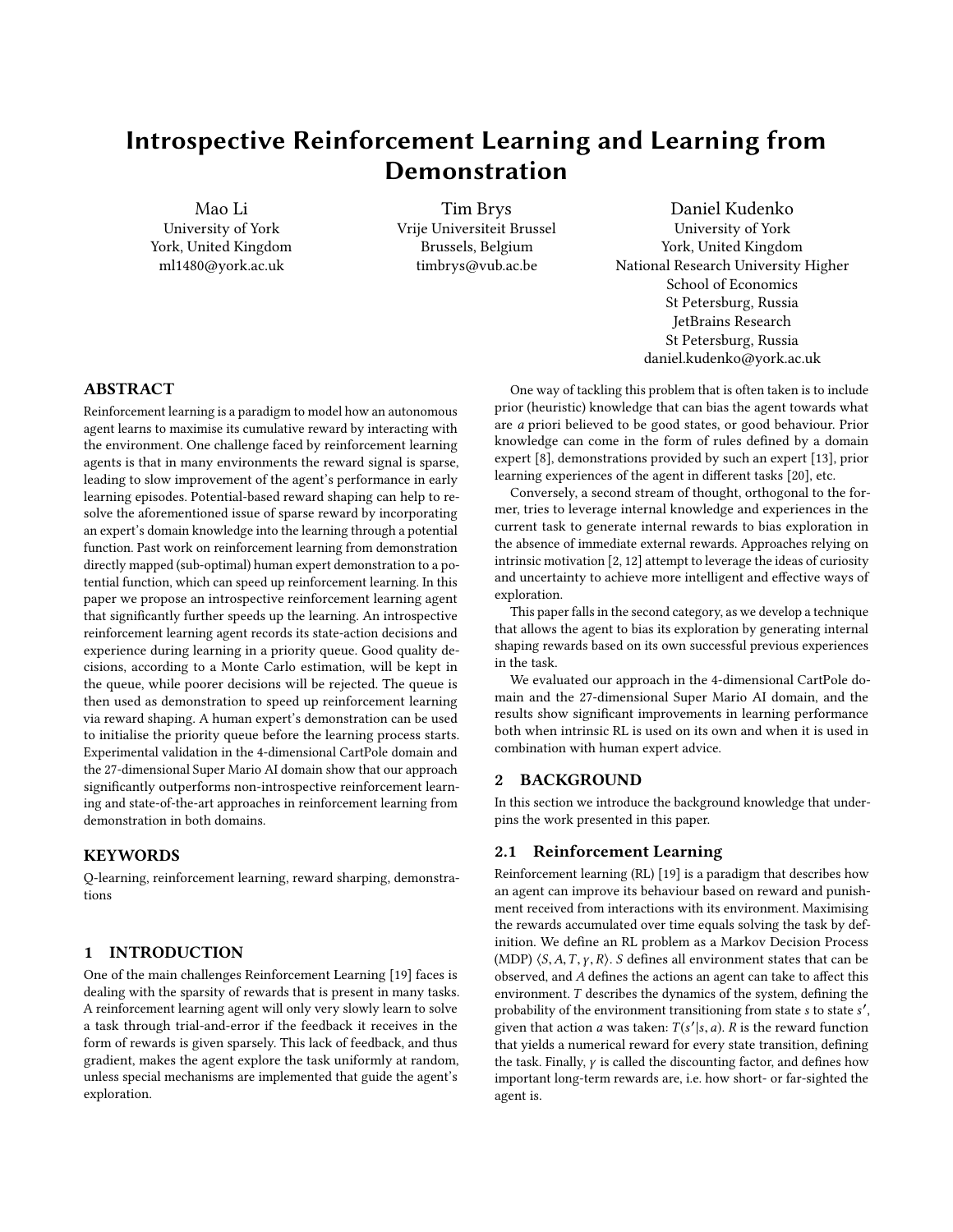Reinforcement Learning from Demonstration work we base ourselves on successfully deals with this problem in the same way [\[4\]](#page-5-4).

## 3.4 Pulling it together

<span id="page-3-0"></span> $\overline{AD}$ 

The pseudo-code in Algorithms [1](#page-3-0) and [2](#page-3-1) describe a Q-learning agent employing the introspective technique to shape its exploration, showing how all components interact on an algorithmic scale.

|     | <b>Algorithm 1</b> introspective Q-Learning                                       |
|-----|-----------------------------------------------------------------------------------|
|     | <b>Require:</b> discount factor $\gamma$ , learning rate $\alpha$ , queue size qs |
|     | 1: procedure INTROSPECTIVE Q-LEARNING                                             |
| 2:  | initialise value-function $Q$ to all 0.                                           |
| 3:  | initialise the priority queue $PQ$                                                |
| 4:  | (empty or with demonstrations)                                                    |
| 5:  | for each step of episode do                                                       |
| 6:  | $s_t$ is initialised as the starting state                                        |
| 7:  | choose $a_t$ in $s_t$ using $\pi$ derived from Q                                  |
| 8:  | $SC = \text{empty list}$ $\rightarrow SC$ collects all experience tuples          |
|     | $(s, a, s', r)$ in an episode                                                     |
| 9:  | repeat                                                                            |
| 10: | perform action $a_t$                                                              |
| 11: | observe reward $r_t$ and new state $s_{t+1}$                                      |
| 12: | choose $a_{t+1}$ in $s_{t+1}$ using $\pi$ derived from Q                          |
| 13: |                                                                                   |
|     | $Q(s_t, a_t) \leftarrow Q(s_t, a_t) + \alpha(r_t)$                                |
|     | + $F(s_t, a_t, s_{t+1}, a_{t+1})$                                                 |
|     | (5)<br>+ $\gamma$ max $Q(s_{t+1}, b)$                                             |
|     | $-Q(s_t, a_t)$                                                                    |
| 14: | insert $(s_t, a_t, s_{t+1}, r_t)$ to SC<br>$\triangleright$ Collect steps         |
| 15: | $s_t \leftarrow s_{t+1}$                                                          |
| 16: | $a_t \leftarrow a_{t+1}$                                                          |
| 17: | <b>until</b> $s_t$ is a terminal state                                            |
| 18: | for each $(s_t, a_t, s_{t+1}, r_t)$ in SC do                                      |
| 19: | <b>for</b> <i>i</i> in [0, 1, , <i>length</i> (SC) – <i>t</i> ] <b>do</b>         |
| 20: | $\widehat{q_t} \leftarrow \widehat{q_t} + \gamma^i r_{t+i}$                       |
| 21: | end for                                                                           |
| 22: | FILTER(< $s_t$ , $a_t$ , $\widehat{q}_t$ >, PO)                                   |
| 23: | end for                                                                           |
| 24: | end for                                                                           |
|     | 25: end procedure                                                                 |

#### 4 EXPERIMENTAL VALIDATION

Two domains, CartPole and Super Mario, were selected to demonstrate the strength of the proposed approach in this paper.  $Q(\lambda)$ learning and Reinforcement learning from Demonstration [\[4\]](#page-5-4) were used as benchmarks to be compared with the learning curve of the proposed approach. In CartPole and Super Mario, ten and twenty trial demonstrations from human experts were used respectively to initialise the priority queue and shape the RLfD agent.

The results of all curves have passed a t-test, in which every 100 running results was averaged to be one sample and 30 samples were involved in the test. The t-test was conducted every hundredth step <span id="page-3-1"></span>Algorithm 2 Filter High Q-value Experience

Require: queue size qs

1: **procedure** FILTER(<  $s_t$ ,  $a_t$ ,  $\hat{q}_t$  >, PQ)

- 2: **if** Size of *PQ* < *qs* then<br>3: Insert(*PQ*, < *s<sub>t</sub>*, *a<sub>t</sub>*, *ą*
- 3: Insert(PQ, <  $s_t$ ,  $a_t$ ,  $\hat{q}_t$  >)
- 4: else
- 5:  $\langle s_e, a_e, \hat{q}_e \rangle \leftarrow$  the last element of PQ<br>6: if  $\hat{q}_i > \hat{q}_e$  then
- 6: if  $\hat{q}_t > \hat{q}_e$  then<br>7: Remove < s<sub>4</sub>
- 7: Remove  $\langle s_e, a_e, \hat{q}_e \rangle$  from PQ<br>8: Insert(PO,  $\langle s_t, a_t, \hat{a}_t \rangle$ )
- 8: Insert $(PQ, < s_t, a_t, \hat{q}_t >)$
- 9: end if
- 10: end if

11: end procedure

<span id="page-3-2"></span>

Figure 1: CartPole learning curves of  $O(\lambda)$ -learning and Introspective RL without any external demonstrations

for the samples. All the presented empirical results are statistically different with  $p < 0.05$ .

#### 4.1 CartPole

In the CartPole domain [\[9\]](#page-6-16), the RL agent controls a cart with a pole at its centre connected by a mechanical coupling. The RL agent learns to keep the pole balanced by pushing the cart to the left or the right. The observation consists of 4 features: the cart's velocity, its position, the angle of the pole, and its angular velocity.

In the experiments,  $Q(\lambda)$ -learning and reinforcement learning from demonstration, abbreviated as RLfD, were used as the benchmarks to be compared to introspective RL with and without demonstrations, to show the advantages of introspection. We set all parameters following [\[4\]](#page-5-4) with whose RLfD method we will compare: learning rate  $\alpha = \frac{0.25}{16}$ , discount rate  $\gamma = 1.0$ ,  $\lambda = 0.25$  and an  $\epsilon$ -greedy exploration strategy with  $\epsilon$  = 0.05. Tile coding was used as the function approximation with 16 10  $\times$  10 tilings. Additionally, the potential-function scaling parameter  $\rho = 0.2$ .

Figure [1](#page-3-2) shows the results of comparing plain  $Q(\lambda)$ -learning with introspective RL (without demonstrations). While both methods converge to optimal behaviour, the results show that introspection leads the agent to learn significantly faster than the regular  $Q(\lambda)$ learning agent. Since the  $\lambda$  parameter chosen in [\[4\]](#page-5-4) and adopted by us is quite low, we show experiments with two higher  $\lambda \in$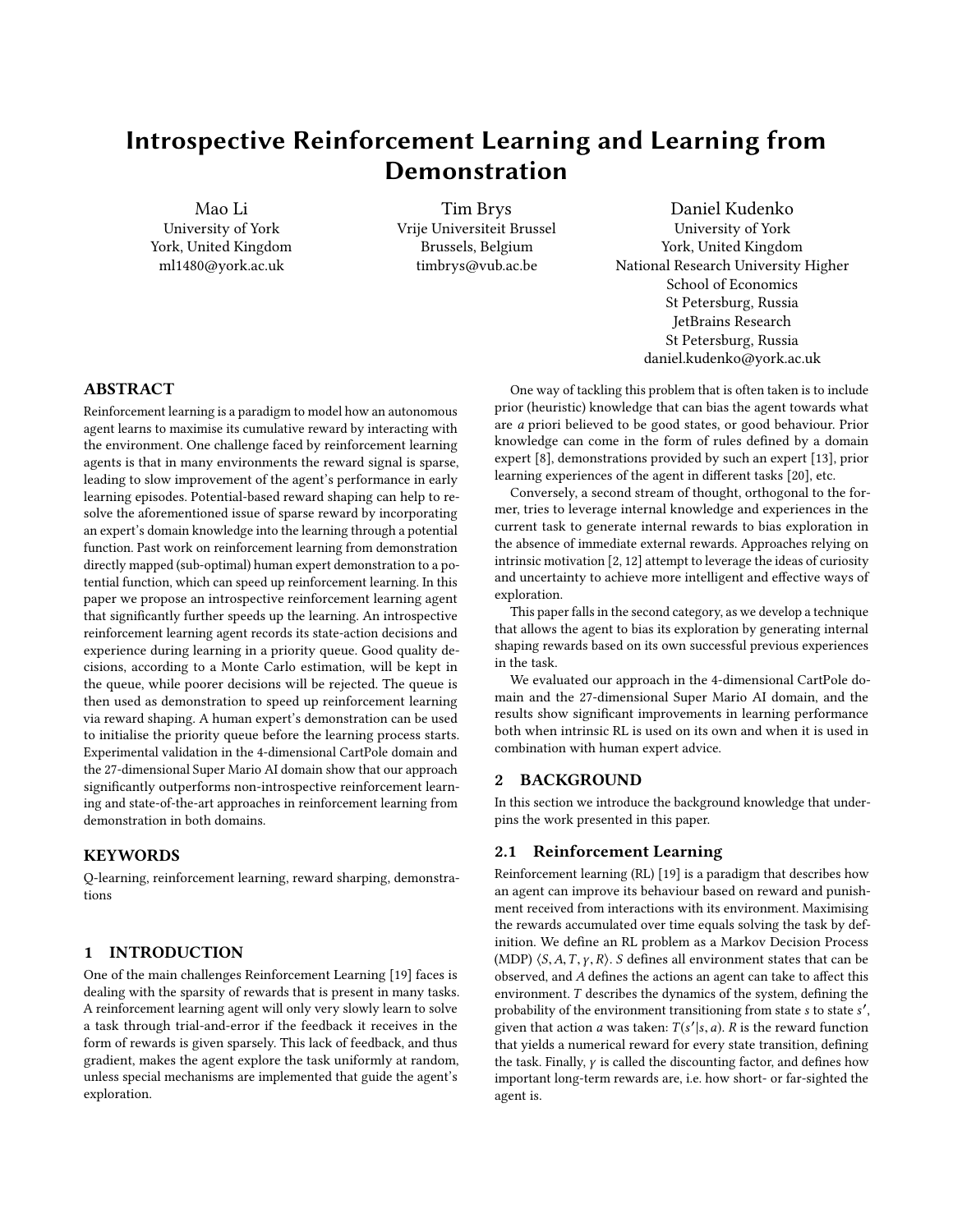<span id="page-4-0"></span>

Figure 2: CartPole learning curves of  $Q(\lambda)$ -learning, and Introspective RL for  $\lambda \in \{0.25, 0.4, 0.5, 0.8\}.$ 

<span id="page-4-1"></span>

Figure 3: CartPole learning curves of  $Q(\lambda)$ -learning, Reinforcement learning from Demonstration, and Introspective RL with demonstrations

 $\{0.4, 0.8\}$  in Figure [2.](#page-4-0) For higher  $\lambda$ , convergence for both methods is significantly faster, but the introspection advantage remains.

In Figure [3,](#page-4-1) we show the effect of external demonstrations on the learning processes. We compare the baseline  $Q(\lambda)$ -learning without demonstrations, with the RLfD approach provided with 10 different demonstrations, and our Introspective  $Q(\lambda)$  agent using the same 10 demonstrations to seed the experience queue. The external demonstrations have sub-optimal performance between 450 to 700 steps of keeping the pole up. The results show that while leveraging demonstrations can help, giving RLfD a jumpstart compared to the vanilla  $Q(\lambda)$ -learner and the introspective agent, the introspective agent very quickly outperforms both other agents. Since the use of demonstrations and the introspective mechanism are orthogonal to each other, we see here that they can be combined to provide a more powerful learner. Furthermore, the introspective mechanism will replace the potentially sub-optimal external demonstrations' exploratory bias as the agent discovers better trajectories by itself. In the static RLfD case, the suboptimal bias remain throughout the

learning process. Even though theoretical guarantees for convergence apply to both the dynamic introspective case as the static RLfD case, it is clearly better to dynamically change the bias to include higher and higher quality experiences.

#### 4.2 Super Mario AI competition benchmark

Super Mario Bros is a famous 2-D side-scrolling video game first released by Nintendo in 1985. [\[7\]](#page-5-5) converted this game into an AI algorithm competition benchmark. The goal of the game is for the agent to maximise its points. Points are earned for collecting coins, killing enemies, and finishing a game level, while points are subtracted for getting hurt and dying. The game ends when the agent is killed by an enemy, drops from a cliff, runs out of time, or finishes the level. The RL agent's reward corresponds to the points collected in the Super Mario game (e.g. for collecting coins or killing enemies) and to a large extent on being able to complete the level. Negative rewards are given for getting hurt by enemies or falling off a cliff.

The actions available to the Mario agent correspond to the buttons on the original game controller, which are (left, right, no direction), (jump, don't jump), and (run/fire, don't run/fire). One action from each of these groups can be taken simultaneously, resulting in 12 distinct combined actions. We use the same state-space as described in [\[3\]](#page-5-6), which involves 27 discrete state features:

- 1 is Mario able to jump? (Boolean)
- 2 is Mario on the ground? (Boolean)
- 3 is Mario able to shoot fireballs? (Boolean)
- 4-5 Mario's direction in the horizontal and vertical planes  $({-1, 0, 1})$
- 6-9 is there an obstacle in one of the four vertical grid cells in front of Mario? (Boolean)
- 10-17 is there an enemy within one grid cell removed from Mario in one of eight different directions (left, up-left, up, up-right, etc.) (Boolean)
- 18-25 as the previous, but for enemies within two to three grid cells. (Boolean)
- 26-27 the relative horizontal and vertical positions of the closest enemy ((−10, <sup>10</sup>), measured in grid cells, plus one value indicating an absence of enemies)

Similar to the CartPole domain, we used  $Q(\lambda)$ -learning and RLfD as benchmarks. The parameters were taken from [\[3\]](#page-5-6), with the learning rate  $\alpha = 0.001$ , discount factor  $\gamma = 0.9$ ,  $\epsilon$ -greedy exploration with  $\epsilon = 0.05$ ,  $\lambda = 0.5$  with the additional  $\sigma = 0.5$  for RLfD.

Figure [5](#page-5-7) shows the learning curves of  $Q(\lambda)$ -learning and the introspective reinforcement learning agent without demonstrations in the Super Mario domain. We show results for two different values of the potential function scaling factor  $\rho$ . The results are similar to the CartPole domain in that the learning performance of the introspective reinforcement learning agent without demonstrations significantly improves over that of  $Q(\lambda)$ -learning, and reaches the asymptotic performance level earlier.

In another set of experiments, shown in Figure [6,](#page-5-8) 20 demonstration episodes from a human player (all with a performance score between 400 to 650) are used to initialise the priority queue for introspective RL. The results show that also in this highly complex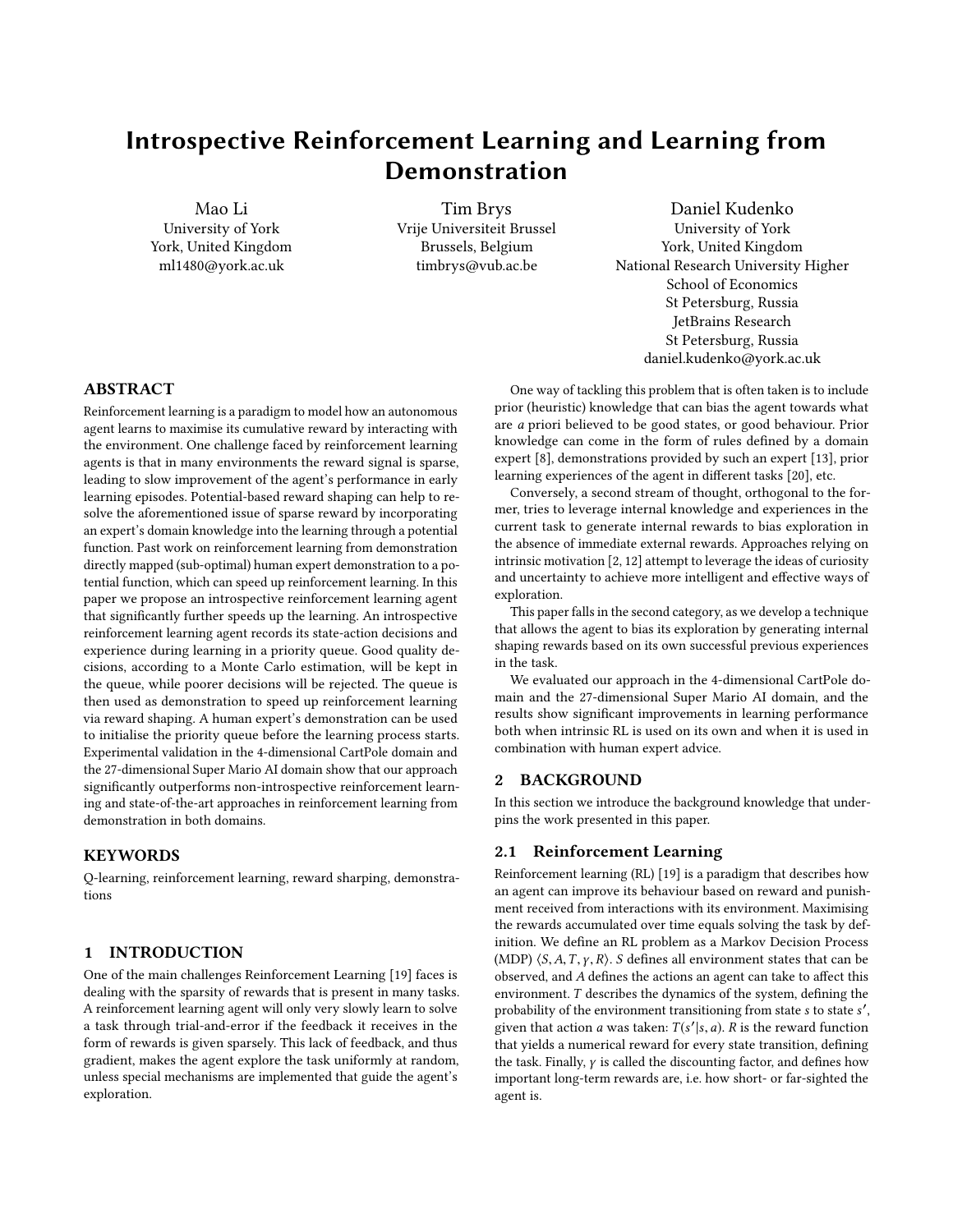

Figure 4: A Super Mario screen shot

<span id="page-5-7"></span>

Figure 5: Super Mario Domain learning curves of  $Q(\lambda)$ learning, and Introspective RL without demonstration

<span id="page-5-8"></span>

Figure 6: Super Mario Domain learning curves of  $Q(\lambda)$ learning, RLfD, and Introspective RL with demonstration

domain, introspective RL with demonstrations outperforms both RLfD and regular  $Q(\lambda)$ -learning.

# 5 CONCLUSION AND FUTURE WORK

In this paper, we presented the idea of introspective reinforcement learning which takes inspiration from learning by demonstration. However, instead of using external expert demonstration to guide the learning, the reinforcement learning agent uses its own experiences that have produced high rewards in the past. The agent keeps a priority queue to record the most successful experiences as tuples of the form  $\langle s, a, \hat{q} \rangle$ , where the Q value is obtained by Monte Carlo estimation. When the agent executes an action that is the same as the action of the most similar state in the priority queue, a reward based on the product of  $\rho$ ,  $\hat{q}$ , and the degree of similarity is added, where  $\rho$  is the hyper parameter that controls the weight of the reward shaping signal. Human experts' demonstrations can be used by injecting the corresponding state-action-q triples into the priority queue. In this way, introspective RL can be complementary to reinforcement learning from demonstration.

We empirically evaluated our introspective RL approach on two domains, namely the CartPole domain with 4 continuous features and the Super Mario domain with 27 discrete features. The results showed that the introspective reinforcement learning agent surpasses regular  $Q(\lambda)$ -learning performance significantly and reaches the asymptotic performance much earlier. Furthermore, introspective reinforcement learning with demonstrations significantly improves performance in both domains compared to state-of-the-art reinforcement learning from demonstration. The empirical results also show that while introspective RL can use up more computational time per learning step, this loss is counterbalanced by a reduced sample complexity, which is generally more critical than computational complexity.

In future work, we intend to apply introspective RL to deep Q learning. For example, the similarity of parameters in high layers of the Q-value neural network may be considered to represent the similarity of state in a high-level concept and could be used for reward shaping. Another promising area of investigation is the optimisation of the balance between the extra reward signals and the real rewards from the environment. A more sophisticated control of the parameter  $\rho$  (e.g. decay over time) could help to improve the learning performance.

#### REFERENCES

- <span id="page-5-3"></span>[1] Brenna D. Argall, Sonia Chernova, Manuela Veloso, and Brett Browning. 2009. A survey of robot learning from demonstration. Robotics and autonomous systems 57, 5 (2009), 469–483.
- <span id="page-5-0"></span>[2] Marc Bellemare, Sriram Srinivasan, Georg Ostrovski, Tom Schaul, David Saxton, and Remi Munos. 2016. Unifying count-based exploration and intrinsic motivation. In Advances in Neural Information Processing Systems. 1471–1479.
- <span id="page-5-6"></span>[3] Tim Brys. 2016. Reinforcement Learning with Heuristic Information. Ph.D. Dissertation. Vrije Universiteit Brussel.
- <span id="page-5-4"></span>[4] Tim Brys, Anna Harutyunyan, Halit Bener Suay, Sonia Chernova, Matthew E Taylor, and Ann Nowé. 2015. Reinforcement Learning from Demonstration through Shaping.. In IJCAI. 3352-3358.
- <span id="page-5-1"></span>[5] Sam Devlin and Daniel Kudenko. 2012. Dynamic potential-based reward shaping. In Proceedings of the 11th International Conference on Autonomous Agents and Multiagent Systems-Volume 1. International Foundation for Autonomous Agents and Multiagent Systems, 433–440.
- <span id="page-5-2"></span>[6] Anna Harutyunyan, Sam Devlin, Peter Vrancx, and Ann Nowé. 2015. Expressing arbitrary reward functions as potential-based advice. In Proceedings of the Twenty-Ninth AAAI Conference on Artificial Intelligence.
- <span id="page-5-5"></span>[7] Sergey Karakovskiy and Julian Togelius. 2012. The mario ai benchmark and competitions. IEEE Transactions on Computational Intelligence and AI in Games 4, 1 (2012), 55–67.